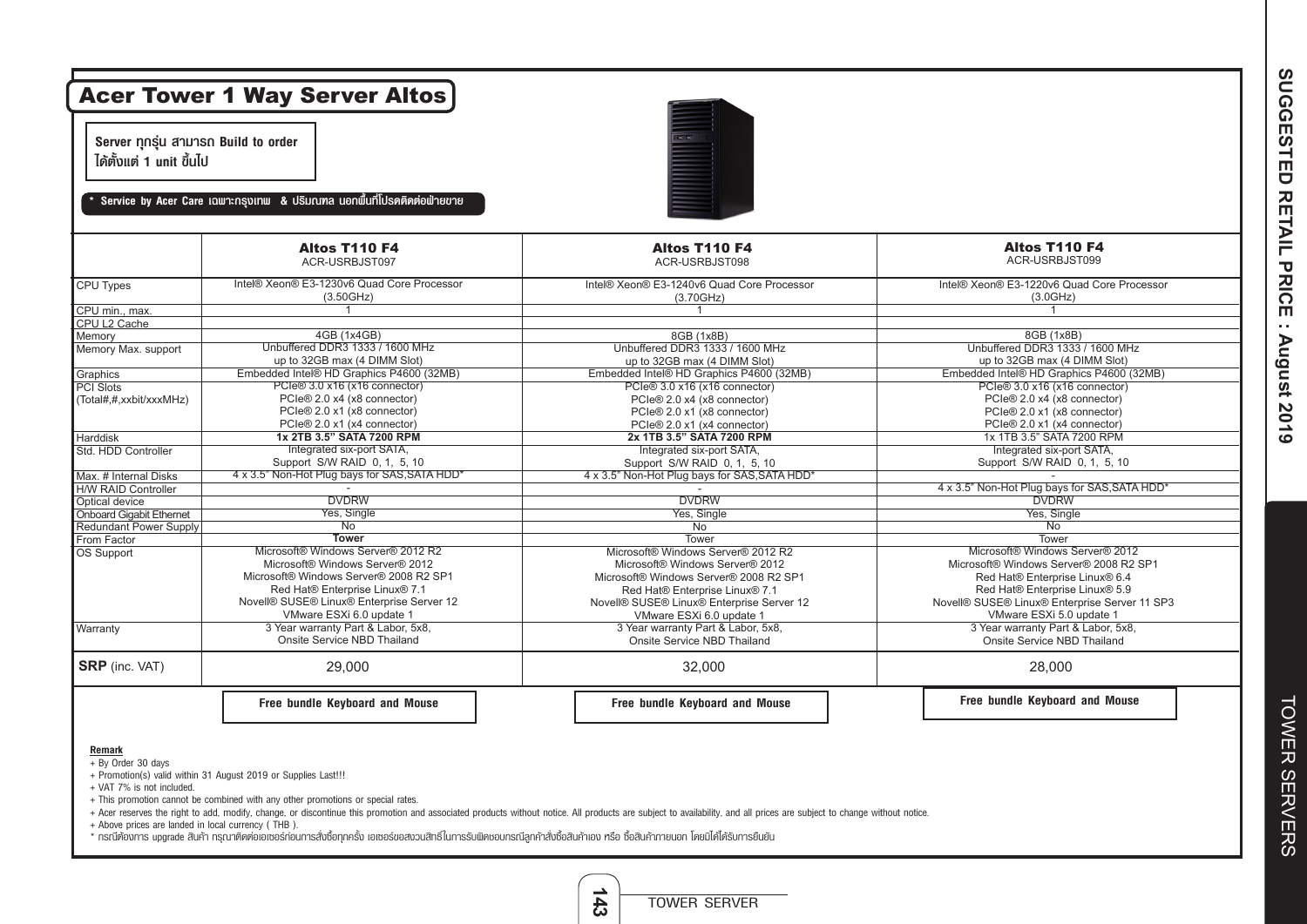**144**

| Server ทุกรุ่น สามารถ Build to order<br>ได้ตั้งแต่ 1 unit ขึ้นไป                                                                                                                                                                                                   |                                                                                                                                                                                                                        |                                                                                                                                                |  |  |
|--------------------------------------------------------------------------------------------------------------------------------------------------------------------------------------------------------------------------------------------------------------------|------------------------------------------------------------------------------------------------------------------------------------------------------------------------------------------------------------------------|------------------------------------------------------------------------------------------------------------------------------------------------|--|--|
|                                                                                                                                                                                                                                                                    | Service by Acer Care เฉพาะกรุงเทพ & ปริมณฑล นอกพื้นที่โปรดติดต่อฟ่ายขาย                                                                                                                                                |                                                                                                                                                |  |  |
|                                                                                                                                                                                                                                                                    | <b>AT350 F3</b><br>ACR-USRBNST185                                                                                                                                                                                      | <b>AT350 F3</b><br>ACR-USRBNST186                                                                                                              |  |  |
| CPU Types                                                                                                                                                                                                                                                          | Intel® Xeon® Processor E5-2620 v4<br>(20M Cache, 2.10 GHz) 8-core                                                                                                                                                      | 2 x Intel® Xeon® Processor E5-2650 v4<br>(30M Cache, 2.20 GHz) 12-core                                                                         |  |  |
| CPU max.                                                                                                                                                                                                                                                           | 2                                                                                                                                                                                                                      | 2                                                                                                                                              |  |  |
| CPU L2 Cache                                                                                                                                                                                                                                                       |                                                                                                                                                                                                                        |                                                                                                                                                |  |  |
| Memory<br>Memory Max. support                                                                                                                                                                                                                                      | 16GB (1x16GB) RDIMM                                                                                                                                                                                                    | 32GB (2x16GB) RDIMM<br>Registered DDR4 ECC memory<br>16 DIMM Slots                                                                             |  |  |
| Graphics                                                                                                                                                                                                                                                           | 128 MB shared video memory, 16 MB dedicated                                                                                                                                                                            | 128 MB shared video memory, 16 MB dedicated                                                                                                    |  |  |
| <b>PCI Slots</b><br>(Total#,#,xxbit/xxxMHz)                                                                                                                                                                                                                        | 3x PCI-E 3.0 x16 (Full-height, Full-length)<br>3x PCI-E 3.0 x8 (Full-height, Full-length)                                                                                                                              | 3x PCI-E 3.0 x16 (Full-height, Full-length)<br>3x PCI-E 3.0 x8 (Full-height, Full-length)                                                      |  |  |
| Harddisk<br>Std. HDD Controller                                                                                                                                                                                                                                    | 2 x 1TB 3.5" Enterprise SATA 7200 RPM                                                                                                                                                                                  | 4 x 600GB 2.5" Enterprise SAS 10K RPM                                                                                                          |  |  |
| <b>H/W RAID Controller</b>                                                                                                                                                                                                                                         | SATA3 (6Gbps); RAID 0, 1, 5, 10                                                                                                                                                                                        | <b>Hardware RAID</b>                                                                                                                           |  |  |
| Max. # Internal Disks                                                                                                                                                                                                                                              | 8 x 3.5" (or 2.5") Hot Plug bays for SAS, SATA HDD                                                                                                                                                                     | 8 x 3.5" (or 2.5") Hot Plug bays for SAS, SATA HDD                                                                                             |  |  |
| Optical device                                                                                                                                                                                                                                                     | <b>DVDRW</b>                                                                                                                                                                                                           | <b>DVDRW</b>                                                                                                                                   |  |  |
| <b>Onboard Gigabit Ethernet</b>                                                                                                                                                                                                                                    | Yes, Dual ports                                                                                                                                                                                                        | Yes, Dual ports                                                                                                                                |  |  |
| Redundant Power Supply                                                                                                                                                                                                                                             | Yes                                                                                                                                                                                                                    | Yes                                                                                                                                            |  |  |
| From Factor                                                                                                                                                                                                                                                        | 4U Rackmountable / Tower                                                                                                                                                                                               | 4U Rackmountable / Tower                                                                                                                       |  |  |
| OS Support                                                                                                                                                                                                                                                         | Windows Server2008, Windows Server 2008 R2,<br>Windows Server 2012, Windows Server2012R2<br>Red Hat® Enterprise Linux® 7<br>VMware ESXi™ 5.5U2                                                                         | Windows Server2008, Windows Server 2008 R2,<br>Windows Server 2012, Windows Server2012R2<br>Red Hat® Enterprise Linux® 7<br>VMware ESXi™ 5.5U2 |  |  |
| Warranty                                                                                                                                                                                                                                                           | 3 Year warranty Part & Labor, 5x8,<br>Onsite Service NBD Thailand                                                                                                                                                      | 3 Year warranty Part & Labor, 5x8,<br>Onsite Service NBD Thailand                                                                              |  |  |
| <b>SRP</b> (inc. VAT)                                                                                                                                                                                                                                              | 75,000                                                                                                                                                                                                                 | 210,700                                                                                                                                        |  |  |
|                                                                                                                                                                                                                                                                    | Free bundle LCD Monitor 19.5"<br><b>Keyboard and Mouse</b>                                                                                                                                                             | Free bundle LCD Monitor 19.5"<br><b>Keyboard and Mouse</b>                                                                                     |  |  |
| Remark<br>+ By Order 30 days<br>+ Promotion(s) valid within 31 July 2019 or Supplies Last!!!<br>+ VAT 7% is not included.<br>+ This promotion cannot be combined with any other promotions or special rates.<br>+ Above prices are landed in local currency (THB). | + Acer reserves the right to add, modify, change, or discontinue this promotion and associated products without notice. All products are subject to availability, and all prices are subject to change without notice. |                                                                                                                                                |  |  |

\* กรณีต้องการ upgrade สินค้า กรุณาติดต่อเอเซอร์ก่อนการสั่งซื้อทุกครั้ง เอเซอร์ขอสงวนสิทธิ์ในการรับผิดชอบกรณีลูกค้าสั่งซื้อสินค้ากายนอก โดยมิได้ได้รับการยืนยัน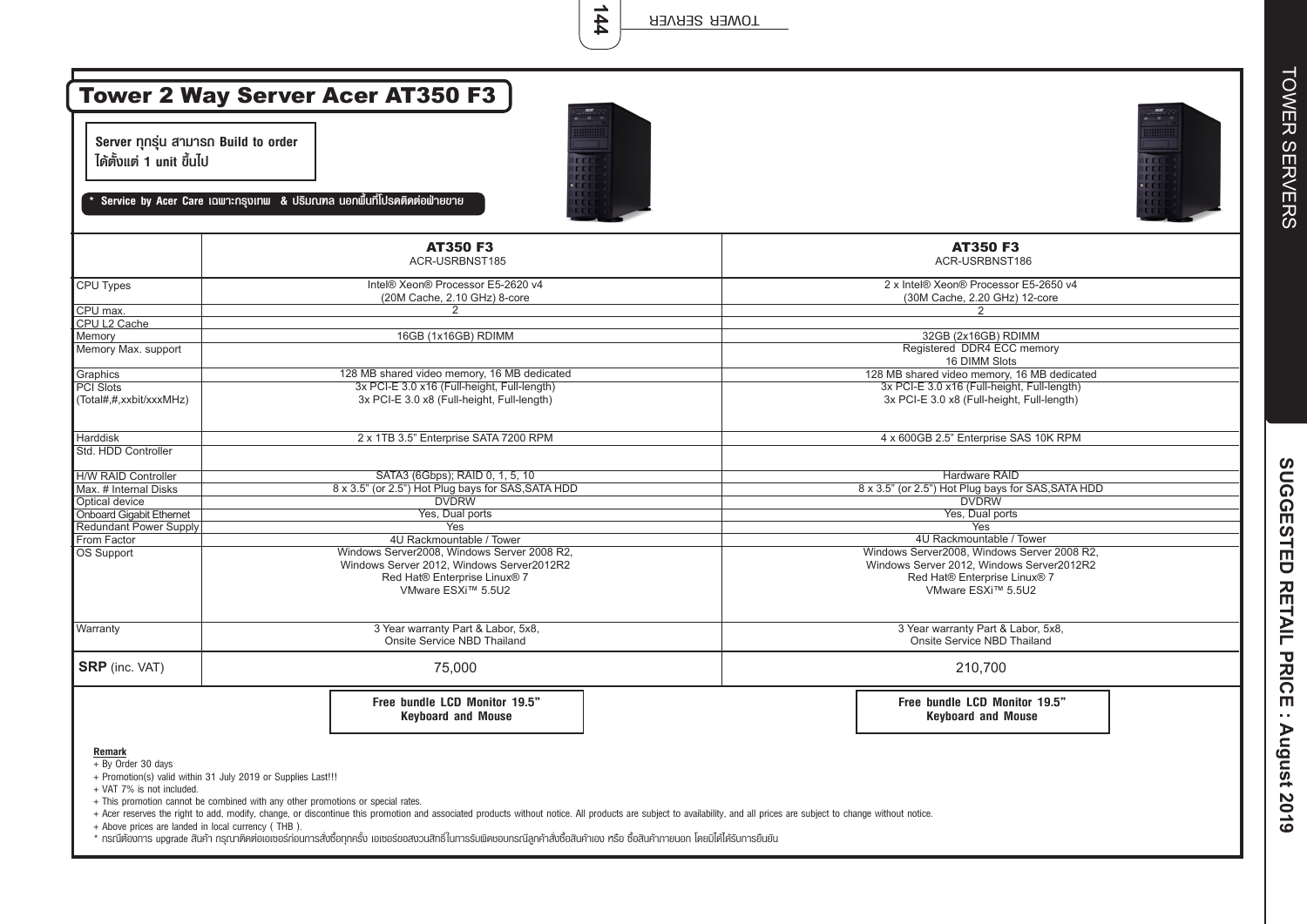|                               | <b>DELL PowerEdge: 1 Socket Tower Server</b>                    |                                         |                                                                 |                                                         |                                                                   |                                                             |
|-------------------------------|-----------------------------------------------------------------|-----------------------------------------|-----------------------------------------------------------------|---------------------------------------------------------|-------------------------------------------------------------------|-------------------------------------------------------------|
|                               |                                                                 |                                         |                                                                 |                                                         |                                                                   |                                                             |
| <b>Part Number</b>            | DEL-SNST30PRO                                                   | DEL-SnST1401                            |                                                                 | DEL-SnST1402                                            |                                                                   | DEL-SnST1403                                                |
| Model                         | Dell PowerEdge T30                                              | Dell PowerEdge T140                     |                                                                 | Dell PowerEdge T140                                     |                                                                   | Dell PowerEdge T140                                         |
| <b>Form Factor</b>            | MiniTower Chassis with up to 4, 3.5" Cabled Hard Drives         | 3.5" Chassis up to 4 Cabled Hard Drives |                                                                 | 3.5" Chassis up to 4 Cabled Hard Drives                 |                                                                   | 3.5" Chassis up to 4 Cabled Hard Drives                     |
| Processor                     | Intel® Xeon® E3-1225v5                                          | Intel® Xeon® E-2124                     |                                                                 | Intel® Xeon® E-2124                                     |                                                                   | Intel® Xeon® E-2124                                         |
| Processor Speed / Core        | 3.3GHz, 8MB Cache, 4Core/4T, Turbo, 80W                         | 3.3GHz, 8M cache, 4C/4T, turbo (71W)    |                                                                 | 3.3GHz, 8M cache, 4C/4T, turbo (71W)                    |                                                                   | 3.3GHz, 8M cache, 4C/4T, turbo (71W)                        |
| Memory                        | 8GB DDR4 UDIMM, 2133 MT/s, ECC                                  | 8GB 2666MT/s DDR4 ECC UDIMM             |                                                                 | 8GB 2666MT/s DDR4 ECC UDIMM                             |                                                                   | 8GB 2666MT/s DDR4 ECC UDIMM                                 |
| <b>Network</b>                | 1 x Gigabit Ethernet                                            |                                         | On-Board Broadcom 5720 Dual Port 1Gb LOM                        | On-Board Broadcom 5720 Dual Port 1Gb LOM                |                                                                   | On-Board Broadcom 5720 Dual Port 1Gb LOM                    |
| Harddisk                      | 1 x 1TB 7.2k Entry SATA 3.5 inch Cable                          |                                         | 1x BOSS controller card + with 1x M.2 Sticks 240G (No RAID), FH | 2x 4TB 7.2K RPM NLSAS 12Gbps 512n 3.5in                 |                                                                   | 2x 1TB 7.2K RPM SATA 6Gbps 3.5in Cabled Hard Drive          |
|                               |                                                                 |                                         | 2x 2TB 7.2K RPM NLSAS 12Gbps 512n 3.5in Cabled Hard Drive       | Cabled Hard Drive                                       |                                                                   |                                                             |
| <b>RAID Controller</b>        | Intel Rapid Storage Controller 12.0                             |                                         | PERC H330 RAID Controller, Adapter, Full Height                 | PERC H330 RAID Controller, Adapter, Full Height         |                                                                   | PERC H330 RAID Controller, Adapter, Full Height             |
| <b>Optical Drive</b>          | DVD+/- RW, SATA                                                 | DVD+/-RW, SATA, Internal                |                                                                 | DVD+/-RW, SATA, Internal                                |                                                                   | DVD+/-RW, SATA, Internal                                    |
| <b>Power Supply</b>           | Single Cabled Power Supply, 290W                                | Single, Cabled Power Supply, 365W       |                                                                 | Single, Cabled Power Supply, 365W                       |                                                                   | Single, Cabled Power Supply, 365W                           |
| <b>System Management</b>      | <b>NA</b>                                                       |                                         | iDRAC9 Enterprise with OME Server Configuration Management      | iDRAC9 Enterprise with OME Server Configuration         |                                                                   | iDRAC9 Enterprise with OME Server Configuration             |
|                               |                                                                 |                                         |                                                                 | Management                                              |                                                                   | Management                                                  |
| Warranty                      | 3Yr ProSupport: NBD Onsite Service                              |                                         | 3Yr ProSupport & Mission Critical: (7x24) 4-hour Onsite Service | 3Yr ProSupport & Mission Critical: (7x24) 4-hour Onsite |                                                                   | 3Yr ProSupport & Mission Critical: (7x24) 4-hour Onsite     |
|                               |                                                                 | + 3Yr Keep Your Hard Drive              |                                                                 | Service + 3Yr Keep Your Hard Drive                      |                                                                   | Service + 3Yr Keep Your Hard Drive                          |
| <b>SRP</b> (inc. VAT)         | 27,178                                                          | 62,060                                  |                                                                 | 57,245                                                  |                                                                   | 51,360                                                      |
| <b>Part Number</b>            | DEL-SnST3401                                                    |                                         | DEL-SnST3402                                                    |                                                         | DEL-SnST3403                                                      |                                                             |
| Model                         | Dell PowerEdge T340                                             |                                         | Dell PowerEdge T340                                             |                                                         | Dell PowerEdge T340                                               |                                                             |
| <b>Form Factor</b>            | 3.5" Chassis up to 8 Hot Plug Hard Drives                       |                                         | 3.5" Chassis up to 8 Hot Plug Hard Drives                       |                                                         |                                                                   | 3.5" Chassis up to 8 Hot Plug Hard Drives                   |
| Processor                     | Intel® Xeon® E-2124                                             |                                         | Intel® Xeon® E-2124                                             |                                                         | Intel® Xeon® E-2124                                               |                                                             |
| <b>Processor Speed / Core</b> | 3.3GHz, 8M cache, 4C/4T, turbo (71W)                            |                                         | 3.3GHz, 8M cache, 4C/4T, turbo (71W)                            |                                                         |                                                                   | 3.3GHz, 8M cache, 4C/4T, turbo (71W)                        |
| Memory                        | 8GB 2666MT/s DDR4 ECC UDIMM                                     |                                         | 8GB 2666MT/s DDR4 ECC UDIMM                                     |                                                         |                                                                   | 8GB 2666MT/s DDR4 ECC UDIMM                                 |
| <b>Network</b>                | On-Board Broadcom 5720 Dual Port 1Gb LOM                        |                                         | On-Board Broadcom 5720 Dual Port 1Gb LOM                        |                                                         |                                                                   | On-Board Broadcom 5720 Dual Port 1Gb LOM                    |
| <b>Harddisk</b>               | 1x 480GB SSD SATA Read Intensive 6Gbps 512                      |                                         | 1x BOSS controller card + with 1x M.2 Sticks 240G (No RAID), FH |                                                         |                                                                   | 2x 2.4TB 10K RPM SAS 12Gbps 512e 2.5in Hot-plug Hard Drive, |
|                               | 2.5in Hot-plug AG Drive, 3.5in HYB CARR AG                      |                                         | 2x 4TB 7.2K RPM NLSAS 12Gbps 512n 3.5in Hot-plug Hard Drive     |                                                         | 3.5in HYB CARR                                                    |                                                             |
|                               | 2x 8TB 7.2K RPM NLSAS 12Gbps 512e 3.5in Hot-plug Hard Drive     |                                         |                                                                 |                                                         |                                                                   |                                                             |
| <b>RAID Controller</b>        | PERC H330 RAID Controller, Adapter, Full Height                 |                                         | PERC H330 RAID Controller, Adapter, Full Height                 |                                                         |                                                                   | PERC H330 RAID Controller, Adapter, Full Height             |
| <b>Optical Drive</b>          | DVD+/-RW, SATA, Internal                                        |                                         | DVD+/-RW, SATA, Internal                                        |                                                         | DVD+/-RW, SATA, Internal                                          |                                                             |
| <b>Power Supply</b>           | Dual, Hot-plug, Redundant Power Supply 1+1, 495W                |                                         | Dual, Hot-plug, Redundant Power Supply 1+1, 495W                |                                                         | Dual, Hot-plug, Redundant Power Supply 1+1, 495W                  |                                                             |
| <b>System Management</b>      | iDRAC9 Enterprise with OME Server Configuration Management      |                                         | iDRAC9 Enterprise with OME Server Configuration Management      |                                                         | iDRAC9 Enterprise with OME Server Configuration Management        |                                                             |
| Warranty                      | 3Yr ProSupport & Mission Critical: (7x24) 4-hour Onsite Service |                                         | 3Yr ProSupport & Mission Critical: (7x24) 4-hour Onsite Service |                                                         | 3Yr ProSupport & Mission Critical: (7x24) 4-hour Onsite Service + |                                                             |
|                               | + 3Yr Keep Your Hard Drive                                      |                                         | + 3Yr Keep Your Hard Driv                                       |                                                         | 3Yr Keep Your Hard Drive                                          |                                                             |
| <b>SRP</b> (inc. VAT)         | 78,110                                                          |                                         | 69,550                                                          |                                                         | 67,410                                                            |                                                             |

SUGGESTED RETAIL PRICE : August 2019 **SUGGESTED RETAIL PRICE : August 2019**

**145**

TOWER SERVER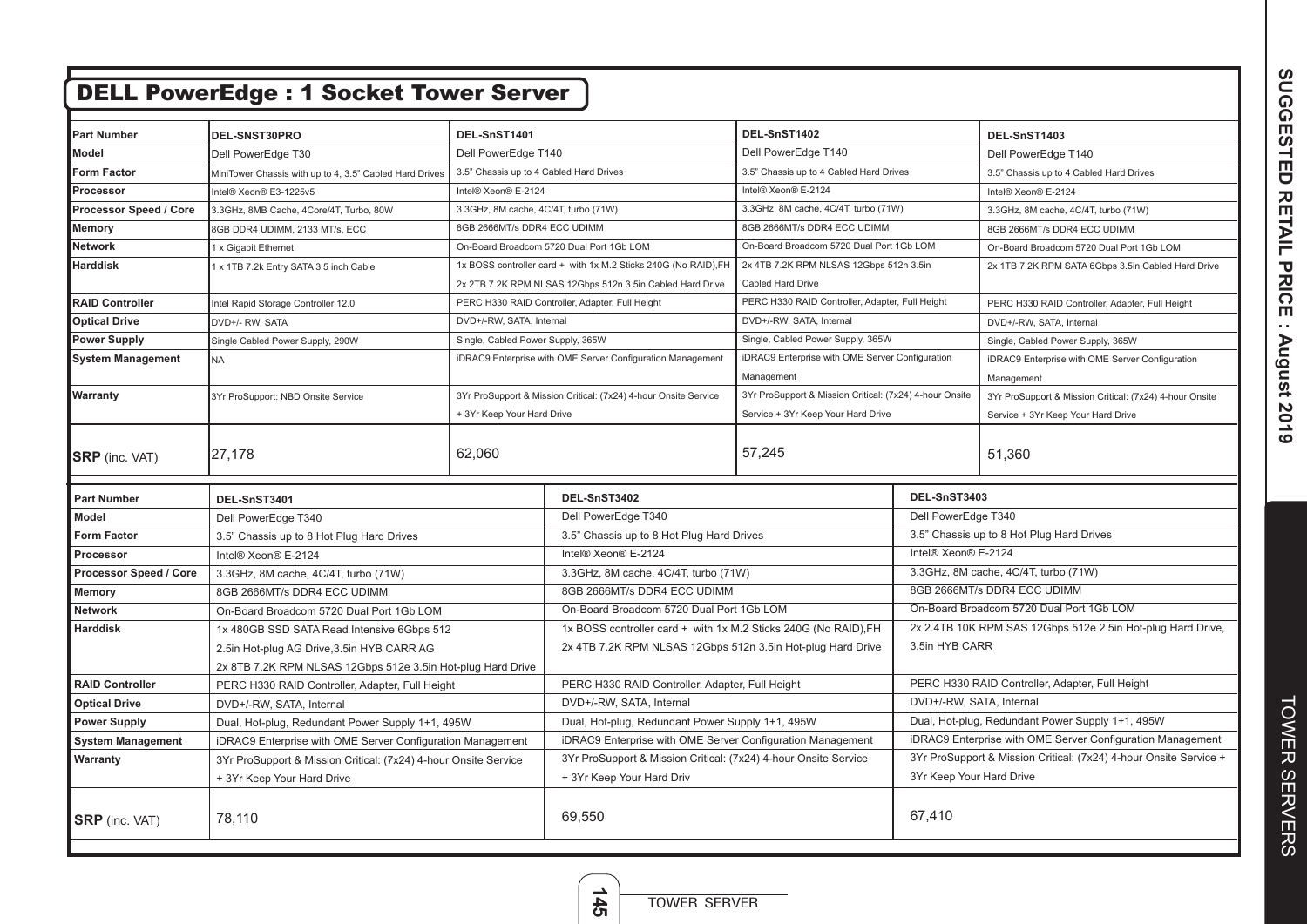| <b>Part Number</b>       | <b>DEL-SNST4404110</b>                                                                 | <b>DEL-SNST4403106</b>                                                | <b>DEL-SNST6404110</b>                                           |
|--------------------------|----------------------------------------------------------------------------------------|-----------------------------------------------------------------------|------------------------------------------------------------------|
| <b>Model</b>             | PowerEdge T440                                                                         | PowerEdge T440                                                        | PowerEdge T640                                                   |
| Form Factor              | Chassis with up to 8, 3.5" Hot Plug Hard Drives, Tower Con-                            | Chassis with up to 16 x2.5" Hot Plug Hard Drives, Tower Configu-      | Chassis with up to 18, 3.5" Hard Drives, Tower                   |
|                          | figuration, Casters for PowerEdge Tower Chassis + Bezel                                | ration, Casters for PowerEdge Tower Chassis + Bezel                   | Configuration + Casters                                          |
| Processor                | 1 x Intel® Xeon® Silver 4110                                                           | 1 x Intel® Xeon® Bronze 3106                                          | 1 x Intel® Xeon® Silver 4110                                     |
| Processor Speed / Core   | 2.1G, 8C/16T, 9.6GT/s 2UPI, 11M Cache, Turbo, HT (85W) DDR4-2400                       | 1.7G, 8C/8T, 9.6GT/s 2UPI, 11M Cache, No Turbo, No HT (85W) DDR4-2133 | 2.1G, 8C/16T, 9.6GT/s 2UPI, 11M Cache, Turbo, HT (85W) DDR4-2400 |
| <b>Memory</b>            | 16GB (1x16GB) RDIMM, 2666MT/s, Dual Rank                                               | 8GB (1x8GB) RDIMM, 2666MT/s, Dual Rank                                | 16GB (1x16GB) RDIMM, 2666MT/s, Dual Rank                         |
| <b>Network</b>           | Dual-Port 1GbE On-Board LOM                                                            | Dual-Port 1GbE On-Board LOM                                           | On-Board Dual-Port 10GbE LOM                                     |
| <b>Harddisk</b>          | 2 x 2TB 7.2K RPM NLSAS 12Gbps 512n 3.5in Hot-Plug                                      | 2 x 1TB 7.2K RPM NLSAS 12Gbps 512n 2.5in Hot-plug                     | 2 x 2TB 7.2K RPM NLSAS 12Gbps 512n 3.5in Hot-                    |
|                          | <b>Hard Drive</b>                                                                      | <b>Hard Drive</b>                                                     | <b>Plug Hard Drive</b>                                           |
| <b>RAID Controller</b>   | PERC H730P+ Adapter RAID Controller, 2Gb NV Cache                                      | PERC H730P+ RAID Controller, 2GB NV Cache, Adapter, Full Height       | PERC H730P+ Adapter RAID Controller, 2Gb NV Cache                |
| <b>Optical Drive</b>     | DVD +/-RW, SATA, Internal                                                              | DVD +/-RW, SATA, Internal                                             | DVD +/-RW, SATA, Internal                                        |
| <b>Power Supply</b>      | Dual, Hot-plug, Redundant Power Supply (1+1), 1100W                                    | Dual, Hot-plug, Redundant Power Supply (1+1), 750W                    | Dual, Hot-plug, Redundant Power Supply (1+1), 1100W              |
| <b>System Management</b> | iDRAC9 Enterprise with OME Server Configuration Management                             | iDRAC9 Enterprise with OME Server Configuration Management            | iDRAC9 Enterprise with OME Server Configuration Management       |
| Warranty                 | 3Yr ProSupport & Mission Critical: (7x24) 4-hour Onsite                                | 3Yr ProSupport & Mission Critical: (7x24) 4-hour Onsite               | 3Yr ProSupport & Mission Critical: (7x24) 4-hour                 |
|                          | Service + 3Yr Keep Your Hard Drive                                                     | Service + 3Yr Keep Your Hard Drive                                    | Onsite Service + 3Yr Keep Your Hard Drive                        |
| <b>SRP</b> (inc. VAT)    | 117,700                                                                                | 104,860                                                               | 148,730                                                          |
| Disti SKUs               | <b>DEL-SNST4404116</b>                                                                 |                                                                       |                                                                  |
| <b>Model</b>             | PowerEdge T440                                                                         |                                                                       |                                                                  |
|                          |                                                                                        |                                                                       |                                                                  |
| <b>Form Factor</b>       | Chassis with up to 16 x2.5" Hot Plug Hard Drives, Tower Configu-                       |                                                                       |                                                                  |
|                          | ration, Casters for PowerEdge Tower Chassis + Bezel                                    |                                                                       |                                                                  |
| Processor                | 2 x Intel® Xeon® Silver 4116                                                           |                                                                       |                                                                  |
| Processor Speed / Core   | 2.1G, 12C/24T, 9.6GT/s 2UPI, 16.5M Cache, Turbo,                                       |                                                                       | <b>DELLEMC</b>                                                   |
|                          | HT (85W)                                                                               |                                                                       |                                                                  |
| <b>Memory</b>            | 16GB (2x16GB) RDIMM, 2666MT/s, Dual Rank                                               |                                                                       |                                                                  |
| <b>Network</b>           | Dual-Port 1GbE On-Board LOM                                                            |                                                                       |                                                                  |
| <b>Harddisk</b>          | 4 x 1TB 7.2K RPM NLSAS 12Gbps 512n 2.5in                                               |                                                                       |                                                                  |
|                          |                                                                                        |                                                                       |                                                                  |
| <b>RAID Controller</b>   | Hot-plug Hard Drive<br>PERC H730P+ RAID Controller, 2GB NV Cache, Adapter, Full Height |                                                                       |                                                                  |
| <b>Optical Drive</b>     | DVD +/-RW, SATA, Internal                                                              |                                                                       |                                                                  |
| <b>Power Supply</b>      | Dual, Hot-plug, Redundant Power Supply (1+1),<br>750W                                  |                                                                       |                                                                  |
| <b>System Management</b> | iDRAC9 Enterprise with OME Server Configuration Management                             |                                                                       |                                                                  |
| Warranty                 | 3Yr ProSupport & Mission Critical: (7x24) 4-hour                                       |                                                                       |                                                                  |
|                          | Onsite Service + 3Yr Keep Your Hard Drive                                              |                                                                       |                                                                  |
| <b>SRP</b> (inc. VAT)    | 203,300                                                                                |                                                                       |                                                                  |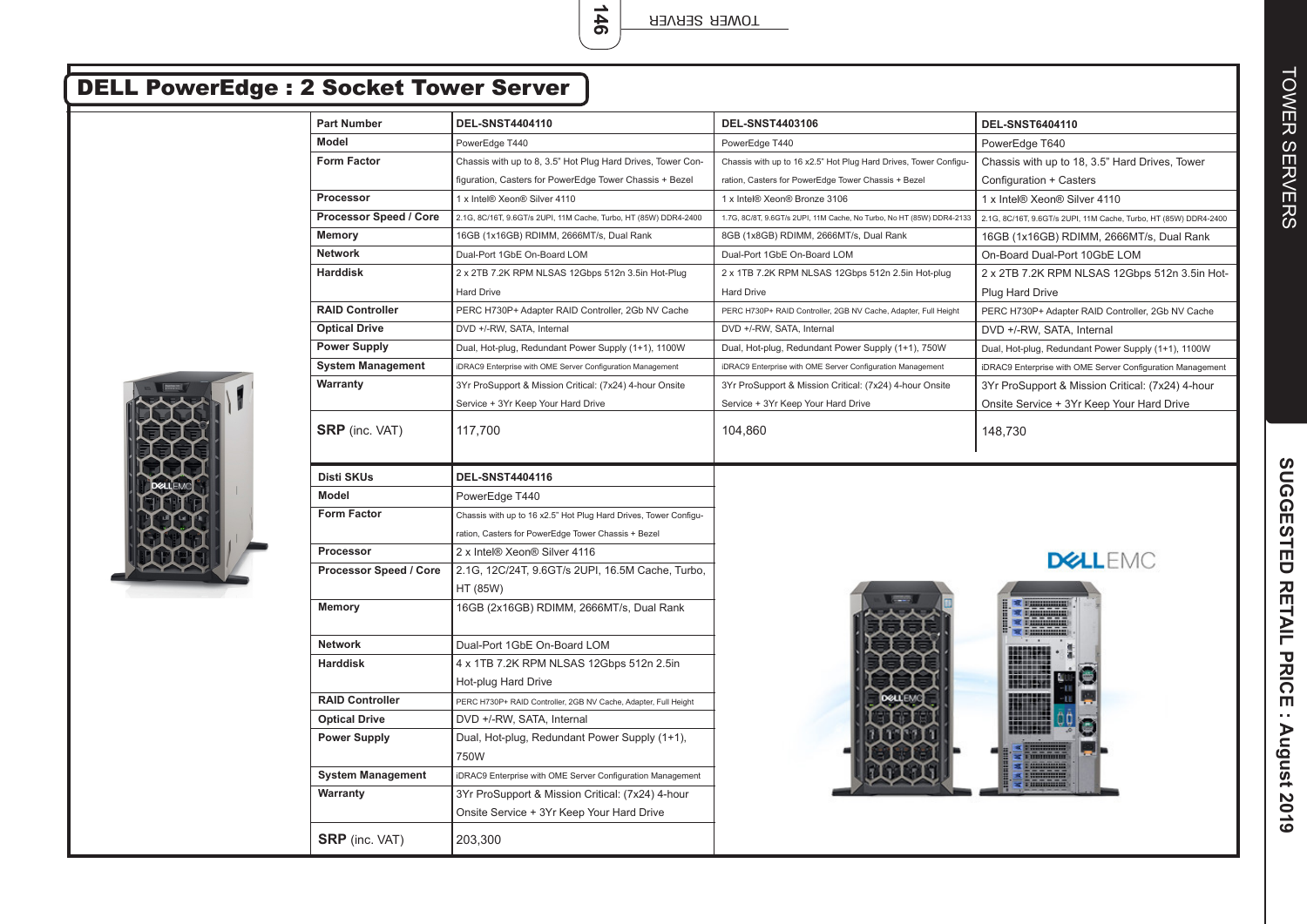| <b>H1 CPU Tower Server</b>       |                                                                                                                                              | <b>2 CPU Tower Server</b>        |                                                                                                           |                                                                                                           |
|----------------------------------|----------------------------------------------------------------------------------------------------------------------------------------------|----------------------------------|-----------------------------------------------------------------------------------------------------------|-----------------------------------------------------------------------------------------------------------|
|                                  |                                                                                                                                              |                                  |                                                                                                           |                                                                                                           |
|                                  |                                                                                                                                              |                                  |                                                                                                           |                                                                                                           |
| P/N                              | <b>Thinkserver TS150</b><br>LNV-70UBS00G00                                                                                                   | P/N                              | <b>Thinksystem ST550</b><br>LNV-7X10S4UM00                                                                | <b>Thinksystem ST550</b><br>LNV-7X10S4UT00                                                                |
| <b>CPU Types</b>                 | E3-1225 v6 3.3GHz 2400MHz 4C/4T (73W)                                                                                                        | <b>CPU Types</b>                 | 1x Silver 4110 8C 85W 2.1GHz                                                                              | 1x Silver 4114 10C 85W 2.2GHz                                                                             |
| CPU Min., max                    | $\overline{1}$                                                                                                                               | CPU Min., max                    | 1, option to 2                                                                                            | 1, option to 2                                                                                            |
| <b>CPU L2 Cache</b>              | 8MB                                                                                                                                          | <b>CPU L2 Cache</b>              | 11MB                                                                                                      | 13.75MB                                                                                                   |
|                                  |                                                                                                                                              | <b>ECC Memory</b>                | 1x 16GB TruDDR4 2666 MHz (1Rx4 1.2V) RDIMM                                                                | 1x 16GB TruDDR4 2666 MHz (1Rx4 1.2V) RDIMM                                                                |
| <b>ECC Memory</b>                | Memory: 1x8GB 1RX8 ECC UDIMM DDR4 2400 1.2V < Up to<br>64 GB with 4x 16 GB UDIMMs>                                                           | Graphic                          | G200 graphics with 16 MB memory with 2D hardware<br>accelerator, integrated into the XClarity Controller. | G200 graphics with 16 MB memory with 2D hardware<br>accelerator, integrated into the XClarity Controller. |
| Graphic                          | Intel HD Graphics integrated into a processor (select models).                                                                               |                                  | Maximum resolution is 1920x1200 32bpp at 60Hz.                                                            | Maximum resolution is 1920x1200 32bpp at 60Hz.                                                            |
|                                  | NVS 315 Graphic Adapter by NVIDIA (select models).                                                                                           | <b>Bus Type</b>                  | 2666MHz                                                                                                   | 2666MHz                                                                                                   |
|                                  | Quadro K620 Graphic Adapter by NVIDIA (optional).                                                                                            | <b>PCI Slot</b>                  | Up to 7 PCIe slots: 6 general purpose PCIe 3.0 slots                                                      | Up to 7 PCIe slots: 6 general purpose PCIe 3.0 slots                                                      |
| <b>Bus Type</b>                  | 2400MHz                                                                                                                                      |                                  | plus one slot reserved for the M.2                                                                        | plus one slot reserved for the M.2                                                                        |
| <b>PCI Slot</b>                  |                                                                                                                                              |                                  | adapter. General purpose slots are as follows:                                                            | adapter. General purpose slots are as follows:                                                            |
|                                  | Slot 1: PCIe 3.0 x16 (x16-wired); full-height, half-length                                                                                   |                                  | Slot 1: PCle 3.0 x8 (25W) FHHL                                                                            | Slot 1: PCle 3.0 x8 (25W) FHHL                                                                            |
|                                  | Slot 2: PCle 3.0 x1 (x1-wired); full-height, half-length                                                                                     |                                  | Slot 2: PCle 3.0 x16 (75W); FHHL                                                                          | Slot 2: PCle 3.0 x16 (75W); FHHL                                                                          |
|                                  | Slot 3: PCle 3.0 x16 (x4-wired); full-height, half-length                                                                                    |                                  | Slot 3: PCle 3.0 x16 (75W); FHFL                                                                          | Slot 3: PCle 3.0 x16 (75W); FHFL                                                                          |
|                                  | Slot 4: PCle 3.0 x1 (x1-wired); full-height, half-length                                                                                     |                                  | Slot 4: PCle 3.0 x16 (x8 wired) (25W); FHFL                                                               | Slot 4: PCle 3.0 x16 (x8 wired) (25W); FHFL                                                               |
| <b>Harddisk</b>                  | 1x1TB SATA 6Gb/s 3.5" NHS <2x 3.5-inch (standard)                                                                                            |                                  | (requires second processor)                                                                               | (requires second processor)                                                                               |
| <b>Onboard RAID</b>              | ThinkServer RAID 121i SW RAID 0/1/10/5 std                                                                                                   |                                  | Slot 5: PCle 3.0 x16 (75W); FHFL                                                                          | Slot 5: PCIe 3.0 x16 (75W); FHFL                                                                          |
| <b>Optical Drive</b>             | Optical Drive: DVD-ROM                                                                                                                       |                                  | (requires second processor)                                                                               | (requires second processor)                                                                               |
| <b>Diskette</b>                  |                                                                                                                                              |                                  | Slot 6: PCle 3.0 x8 (x4 wired) (25W); FHFL                                                                | Slot 6: PCle 3.0 x8 (x4 wired) (25W); FHFL<br>Slots 3 and 5 support double-wide GPUs                      |
| <b>Total, Hotswap</b>            |                                                                                                                                              | <b>Harddisk</b>                  | Slots 3 and 5 support double-wide GPUs<br>Hot Swap SAS / Sata                                             | Hot Swap SAS / Sata                                                                                       |
| Max, Internal disks              |                                                                                                                                              | <b>Onboard RAID</b>              | RAID 930-8i 2GB Flash PCIe 12Gb Adapter                                                                   | RAID 930-8i 2GB Flash PCIe 12Gb Adapter                                                                   |
|                                  |                                                                                                                                              | <b>Optical Drive</b>             |                                                                                                           |                                                                                                           |
| Interfaces                       |                                                                                                                                              | <b>Diskette</b>                  |                                                                                                           |                                                                                                           |
| <b>Onboard Gigabit Ethernet,</b> | 1 x Integrated Gb Ethernet and 1                                                                                                             | <b>Total, Hotswap</b>            | 4x 3.5" HS / 8*                                                                                           | 8x 2.5" HS / 20**                                                                                         |
| <b>Redundant Power</b>           | (Dual 1Gb Ethernet Adapter - Optional)                                                                                                       | <b>Max, Internal disks</b>       |                                                                                                           |                                                                                                           |
| <b>Dimensions (units)</b>        | Height: 375 mm (14.8 in.), width: 175 mm (6.9 in.),                                                                                          | Interfaces                       | Front: Two USB ports (one USB 3.0, one USB 2.0 port                                                       | Front: Two USB ports (one USB 3.0, one USB 2.0 port                                                       |
|                                  | depth: 431 mm (17.0 in.)                                                                                                                     |                                  | Rear: Four USB ports (four USB 2.0, two USB 3.0), one                                                     | Rear: Four USB ports (four USB 2.0, two USB 3.0), one                                                     |
| <b>Mechanical</b>                | Tower or 4U rack-mount (on a shelf)                                                                                                          |                                  | DB-15 video, one RJ-45<br>systems management, two RJ-45 GbE network ports,                                | DB-15 video, one RJ-45<br>systems management, two RJ-45 GbE network ports,                                |
| <b>Power Supply</b>              | $1 \times$ Fixed - 250 watt                                                                                                                  |                                  | optional serial port.                                                                                     | optional serial port.                                                                                     |
| <b>OS Support</b>                | Microsoft Windows 10; Microsoft Windows Server 2012,                                                                                         |                                  | Internal: One internal USB 3.0 port for RDX drive                                                         | Internal: One internal USB 3.0 port for RDX drive                                                         |
|                                  | 2012 R2, and 2016; Red Hat Enterprise                                                                                                        | <b>Onboard Gigabit Ethernet,</b> | Two integrated Gigabit Ethernet 1000BASE-T ports                                                          | Two integrated Gigabit Ethernet 1000BASE-T ports                                                          |
|                                  | Linux (RHEL) Server 6 and 7; SUSE Linux Enterprise Server                                                                                    | <b>Redundant Power</b>           | (RJ-45) based on Intel X722 embedded                                                                      | (RJ-45) based on Intel X722 embedded                                                                      |
|                                  | (SLES) 11 and 12; VMware vSphere                                                                                                             |                                  | controller (No 10/100 Mbps support)                                                                       | controller (No 10/100 Mbps support)                                                                       |
|                                  | (ESXi) 5.5, 6.0, and 6.5.                                                                                                                    | <b>Dimensions (units)</b>        | Tower: width, without foot stands: 176 mm (6.9 in),                                                       | Tower: width, without foot stands: 176 mm (6.9 in),                                                       |
| <b>Warranty</b>                  | 3 Years onsite 9x5 NBD                                                                                                                       |                                  | width, with foot stands: 272 mm (10.7 in),                                                                | width, with foot stands: 272 mm (10.7 in),                                                                |
|                                  |                                                                                                                                              |                                  | depth: 670 mm (26.4 in), height: 438 mm (17.2 in). With                                                   | depth: 670 mm (26.4 in), height: 438 mm (17.2 in). With                                                   |
|                                  |                                                                                                                                              |                                  | rack conversion kit: Width: 482 mm (18.97 inches),                                                        | rack conversion kit: Width: 482 mm (18.97 inches),                                                        |
|                                  |                                                                                                                                              |                                  | depth: 670 mm (26.4 in), height: 176 mm (6.9 in)                                                          | depth: 670 mm (26.4 in), height: 176 mm (6.9 in)                                                          |
|                                  |                                                                                                                                              | <b>Mechanical</b>                | Tower or 4U Rack                                                                                          | Tower or 4U Rack                                                                                          |
|                                  |                                                                                                                                              | <b>Power Supply</b>              | 2x750W(230/115V) Platinum Hot-Swap                                                                        | 2x750W(230/115V) Platinum Hot-Swap                                                                        |
|                                  |                                                                                                                                              | <b>OS Support</b>                | Microsoft Windows Server, Red Hat Enterprise Linux,                                                       | Microsoft Windows Server, Red Hat Enterprise Linux,                                                       |
|                                  |                                                                                                                                              |                                  | SUSE Linux Enterprise Server, VMware, ESXi.<br>3 year on-site 24x7x4                                      | SUSE Linux Enterprise Server, VMware, ESXi.<br>3 year on-site 24x7x4                                      |
|                                  |                                                                                                                                              | <b>Warranty</b>                  |                                                                                                           |                                                                                                           |
| <b>SRP</b> (inc. VAT)            | 23,005                                                                                                                                       | <b>SRP</b> (inc. VAT)            | 110,852                                                                                                   | 122,194                                                                                                   |
|                                  | rมายเทตุ : *กรณีต้องการใช้ Linux หรือ Network ต้องตรวจสอบ Version ที่ IBM สามารถ Support ได้จาก http://www.pc.ibm.com/US/compat/indexsp.html |                                  |                                                                                                           |                                                                                                           |

**147**

TOWER SERVER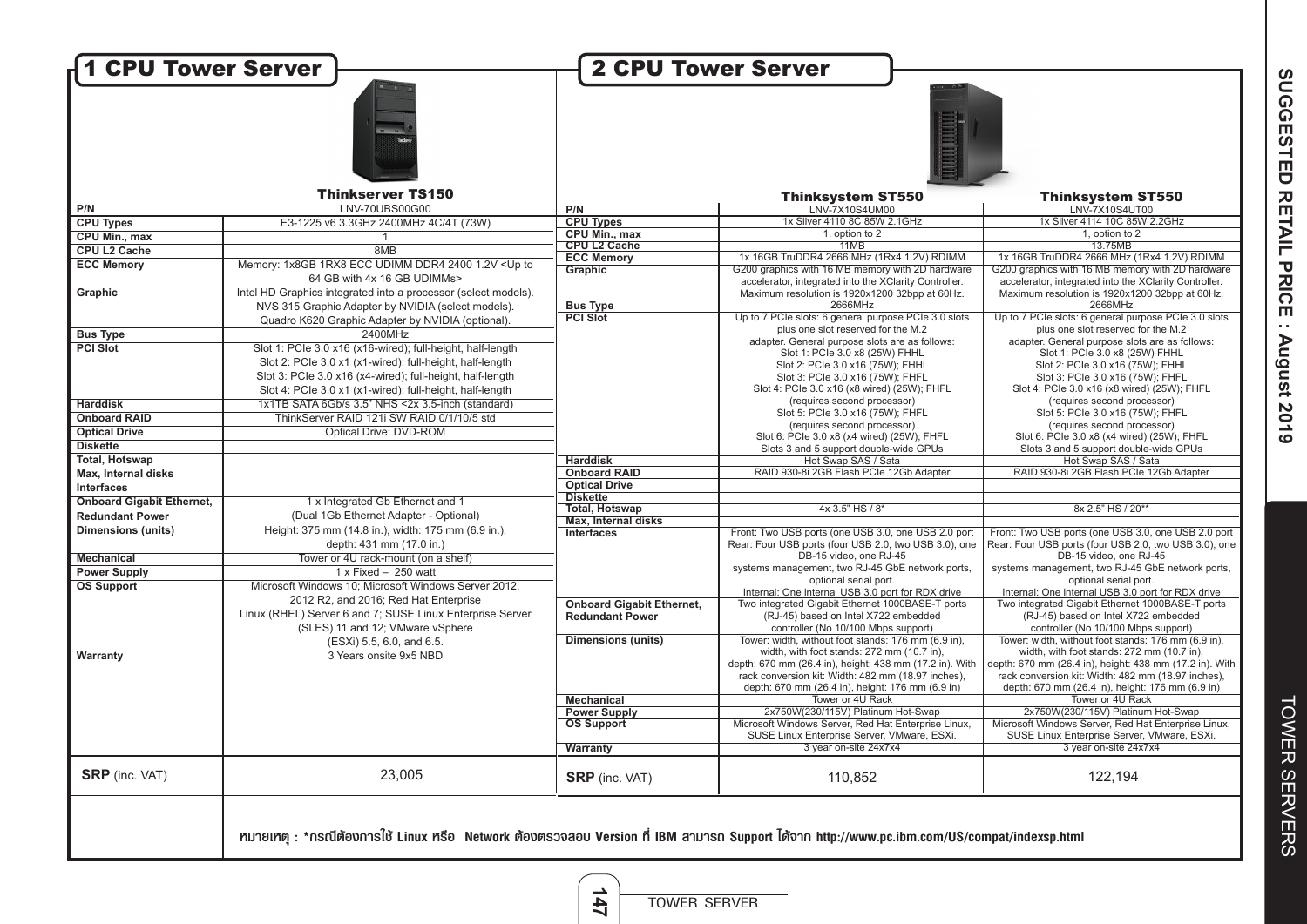| <b>2 CPU Tower Server</b>         |                                                                                                                                                                                                                   |                                                                                                                                                                                                                   |
|-----------------------------------|-------------------------------------------------------------------------------------------------------------------------------------------------------------------------------------------------------------------|-------------------------------------------------------------------------------------------------------------------------------------------------------------------------------------------------------------------|
| P/N                               | <b>Thinksystem ST550</b><br>LNV-7X10S4W200                                                                                                                                                                        | <b>Thinksystem ST550</b><br>LNV-7X10S4VW00                                                                                                                                                                        |
| <b>CPU Types</b>                  | 1x Silver 4116 12C 85W 2.1GHz                                                                                                                                                                                     | 1x Gold 5118 12C 105W 2.3GHz                                                                                                                                                                                      |
| CPU Min., max                     | 1, option to 2                                                                                                                                                                                                    | 1, option to 2                                                                                                                                                                                                    |
| <b>CPU L2 Cache</b>               | 16.5MB                                                                                                                                                                                                            | 16.5MB                                                                                                                                                                                                            |
| <b>ECC Memory</b>                 | 1x 16GB TruDDR4 2666 MHz (1Rx4 1.2V) RDIMM                                                                                                                                                                        | 1x 32GB TruDDR4 2666 MHz (2Rx4 1.2V) RDIMM                                                                                                                                                                        |
| Graphic                           | G200 graphics with 16 MB memory with 2D hardware                                                                                                                                                                  | G200 graphics with 16 MB memory with 2D hardware                                                                                                                                                                  |
|                                   | accelerator, integrated into the XClarity Controller.                                                                                                                                                             | accelerator, integrated into the XClarity Controller.                                                                                                                                                             |
|                                   | Maximum resolution is 1920x1200 32bpp at 60Hz.                                                                                                                                                                    | Maximum resolution is 1920x1200 32bpp at 60Hz.                                                                                                                                                                    |
| <b>Bus Type</b>                   | 2666MHz                                                                                                                                                                                                           | 2666MHz                                                                                                                                                                                                           |
| <b>PCI Slot</b>                   | Up to 7 PCIe slots: 6 general purpose PCIe 3.0 slots                                                                                                                                                              | Up to 7 PCIe slots: 6 general purpose PCIe 3.0 slots                                                                                                                                                              |
|                                   | plus one slot reserved for the M.2                                                                                                                                                                                | plus one slot reserved for the M.2                                                                                                                                                                                |
|                                   | adapter. General purpose slots are as follows:                                                                                                                                                                    | adapter. General purpose slots are as follows:                                                                                                                                                                    |
|                                   | Slot 1: PCle 3.0 x8 (25W) FHHL<br>Slot 2: PCle 3.0 x16 (75W); FHHL                                                                                                                                                | Slot 1: PCle 3.0 x8 (25W) FHHL<br>Slot 2: PCle 3.0 x16 (75W); FHHL                                                                                                                                                |
|                                   | Slot 3: PCle 3.0 x16 (75W); FHFL                                                                                                                                                                                  | Slot 3: PCle 3.0 x16 (75W); FHFL                                                                                                                                                                                  |
|                                   | Slot 4: PCle 3.0 x16 (x8 wired) (25W); FHFL                                                                                                                                                                       | Slot 4: PCle 3.0 x16 (x8 wired) (25W); FHFL                                                                                                                                                                       |
|                                   | (requires second processor)                                                                                                                                                                                       | (requires second processor)                                                                                                                                                                                       |
|                                   | Slot 5: PCle 3.0 x16 (75W); FHFL                                                                                                                                                                                  | Slot 5: PCle 3.0 x16 (75W); FHFL                                                                                                                                                                                  |
|                                   | (requires second processor)                                                                                                                                                                                       | (requires second processor)                                                                                                                                                                                       |
|                                   | Slot 6: PCle 3.0 x8 (x4 wired) (25W); FHFL                                                                                                                                                                        | Slot 6: PCle 3.0 x8 (x4 wired) (25W); FHFL                                                                                                                                                                        |
|                                   | Slots 3 and 5 support double-wide GPUs                                                                                                                                                                            | Slots 3 and 5 support double-wide GPUs                                                                                                                                                                            |
| <b>Harddisk</b>                   | Hot Swap SAS / Sata                                                                                                                                                                                               | Hot Swap SAS / Sata                                                                                                                                                                                               |
| <b>Onboard RAID</b>               | RAID 930-8i 2GB Flash PCIe 12Gb Adapter                                                                                                                                                                           | RAID 930-16i 4GB Flash PCIe 12Gb Adapter                                                                                                                                                                          |
| <b>Optical Drive</b>              |                                                                                                                                                                                                                   |                                                                                                                                                                                                                   |
| <b>Diskette</b>                   | 8x 2.5" HS / 20**                                                                                                                                                                                                 |                                                                                                                                                                                                                   |
| <b>Total, Hotswap</b>             |                                                                                                                                                                                                                   | 16x 2.5" HS / 20(add 8AnyBay)                                                                                                                                                                                     |
| Max, Internal disks<br>Interfaces | Front: Two USB ports (one USB 3.0, one USB 2.0 port                                                                                                                                                               | Front: Two USB ports (one USB 3.0, one USB 2.0 port                                                                                                                                                               |
|                                   | Rear: Four USB ports (four USB 2.0, two USB 3.0), one<br>DB-15 video, one RJ-45<br>systems management, two RJ-45 GbE network ports,<br>optional serial port.<br>Internal: One internal USB 3.0 port for RDX drive | Rear: Four USB ports (four USB 2.0, two USB 3.0), one<br>DB-15 video, one RJ-45<br>systems management, two RJ-45 GbE network ports,<br>optional serial port.<br>Internal: One internal USB 3.0 port for RDX drive |
| <b>Onboard Gigabit Ethernet,</b>  | Two integrated Gigabit Ethernet 1000BASE-T ports                                                                                                                                                                  | Two integrated Gigabit Ethernet 1000BASE-T ports                                                                                                                                                                  |
| <b>Redundant Power</b>            | (RJ-45) based on Intel X722 embedded                                                                                                                                                                              | (RJ-45) based on Intel X722 embedded                                                                                                                                                                              |
|                                   | controller (No 10/100 Mbps support)                                                                                                                                                                               | controller (No 10/100 Mbps support)                                                                                                                                                                               |
| <b>Dimensions (units)</b>         | Tower: width, without foot stands: 176 mm (6.9 in),                                                                                                                                                               | Tower: width, without foot stands: 176 mm (6.9 in),                                                                                                                                                               |
|                                   | width, with foot stands: 272 mm (10.7 in),                                                                                                                                                                        | width, with foot stands: 272 mm (10.7 in),                                                                                                                                                                        |
|                                   | depth: 670 mm (26.4 in), height: 438 mm (17.2 in). With                                                                                                                                                           | depth: 670 mm (26.4 in), height: 438 mm (17.2 in). With                                                                                                                                                           |
|                                   | rack conversion kit: Width: 482 mm (18.97 inches),                                                                                                                                                                | rack conversion kit: Width: 482 mm (18.97 inches),                                                                                                                                                                |
|                                   | depth: 670 mm (26.4 in), height: 176 mm (6.9 in)<br>Tower or 4U Rack                                                                                                                                              | depth: 670 mm (26.4 in), height: 176 mm (6.9 in)<br>Tower or 4U Rack                                                                                                                                              |
| <b>Mechanical</b>                 | 2x750W(230/115V) Platinum Hot-Swap                                                                                                                                                                                | 2x750W(230/115V) Platinum Hot-Swap                                                                                                                                                                                |
| <b>Power Supply</b>               | Microsoft Windows Server, Red Hat Enterprise Linux,                                                                                                                                                               | Microsoft Windows Server, Red Hat Enterprise Linux,                                                                                                                                                               |
| <b>OS Support</b>                 | SUSE Linux Enterprise Server, VMware, ESXi.                                                                                                                                                                       | SUSE Linux Enterprise Server, VMware, ESXi.                                                                                                                                                                       |
| Warranty                          | 3 year on-site 24x7x4                                                                                                                                                                                             | 3 year on-site 24x7x4                                                                                                                                                                                             |
| <b>SRP</b> (inc. VAT)             | 138,565                                                                                                                                                                                                           | 184,896                                                                                                                                                                                                           |
|                                   | rมายเทต : *กรณีต้องการใช้ Linux หรือ Network ต้องตรวจสอบ Version ที่ IBM สามารถ Support ได้จาก http://www.pc.ibm.com/US/compat/indexsp.html                                                                       |                                                                                                                                                                                                                   |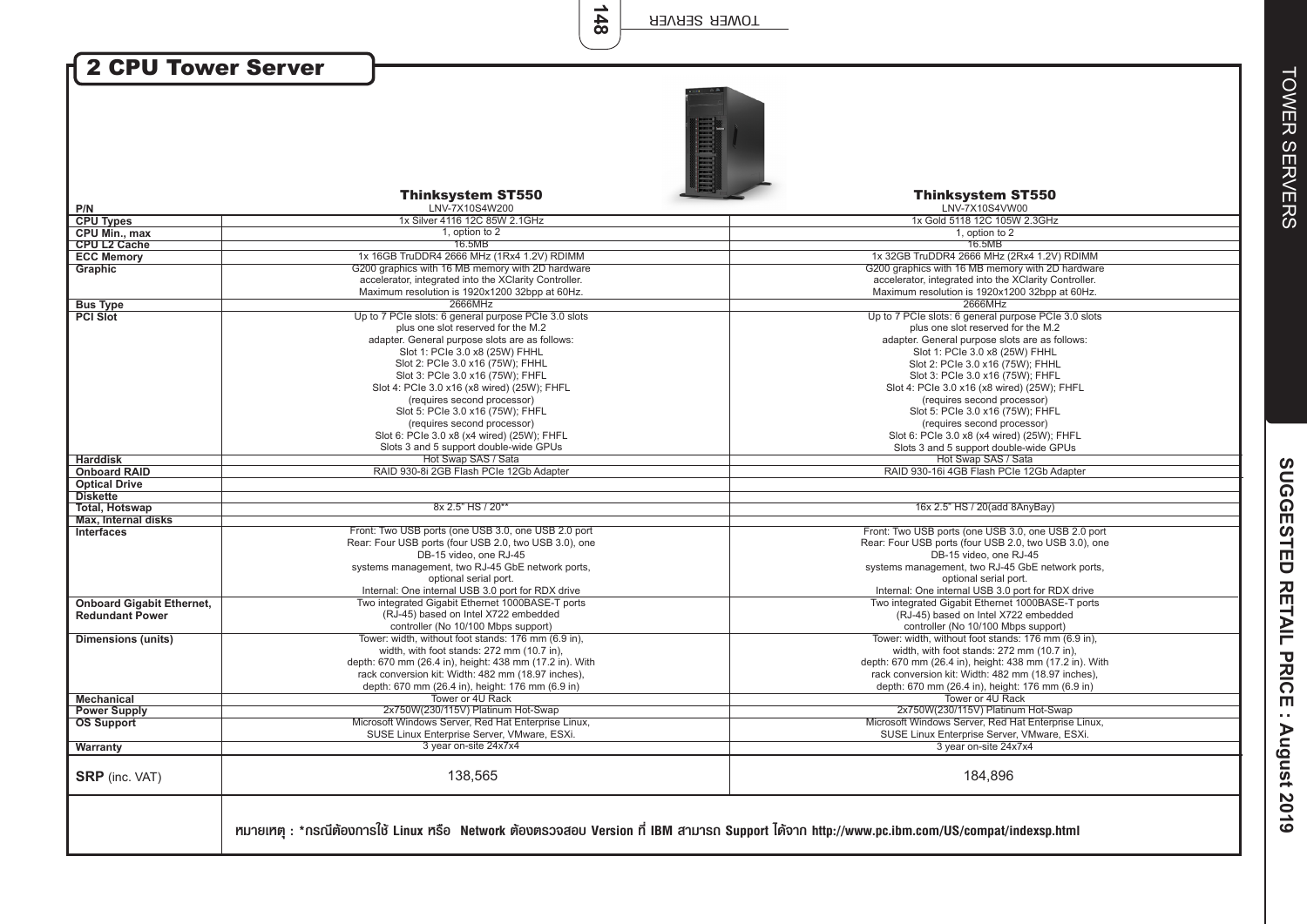| 2 CPU Tower Server                       |                                                                                                   |                                                                                                                                              |                                                                                                                 |                                                                                                                                                                                                                                                          |
|------------------------------------------|---------------------------------------------------------------------------------------------------|----------------------------------------------------------------------------------------------------------------------------------------------|-----------------------------------------------------------------------------------------------------------------|----------------------------------------------------------------------------------------------------------------------------------------------------------------------------------------------------------------------------------------------------------|
|                                          |                                                                                                   |                                                                                                                                              |                                                                                                                 |                                                                                                                                                                                                                                                          |
|                                          |                                                                                                   |                                                                                                                                              |                                                                                                                 |                                                                                                                                                                                                                                                          |
|                                          |                                                                                                   |                                                                                                                                              |                                                                                                                 |                                                                                                                                                                                                                                                          |
|                                          | <b>Thinksystem ST550</b>                                                                          | <b>Thinksystem ST550</b>                                                                                                                     | <b>Thinksystem ST550</b>                                                                                        | <b>Thinksystem ST550</b>                                                                                                                                                                                                                                 |
| P/N                                      | LNV-7X10S4UF00                                                                                    | LNV-7X10S4UK00                                                                                                                               | LNV-7X10S4UL00<br>1x Silver 4114 10C 85W 2.2GHz                                                                 | LNV-7X10S4W400<br>1x Gold 5115 10C 85W 2.4GHz                                                                                                                                                                                                            |
| <b>CPU Types</b><br><b>CPU Min., max</b> | 1x Bronze 3104 6C 85W 1.7GHz<br>1, option to 2                                                    | 1x Bronze 3106 8C 85W 1.7GHz<br>1, option to 2                                                                                               | 1, option to 2                                                                                                  | 1, option to 2                                                                                                                                                                                                                                           |
| <b>CPU L2 Cache</b>                      | 8.25MB                                                                                            | 11MB                                                                                                                                         | 13.75MB                                                                                                         | 13.75MB                                                                                                                                                                                                                                                  |
| <b>ECC Memory</b>                        | 1x 16GB TruDDR4 2666 MHz (1Rx4 1.2V) RDIMM                                                        | 1x 16GB TruDDR4 2666 MHz (1Rx4 1.2V) RDIMM                                                                                                   | 1x 16GB TruDDR4 2666 MHz (1Rx4 1.2V) RDIMM                                                                      | 1x 32GB TruDDR4 2666 MHz (2Rx4 1.2V) RDIMM                                                                                                                                                                                                               |
| Graphic                                  | G200 graphics with 16 MB memory with 2D hardware                                                  | G200 graphics with 16 MB memory with 2D hardware                                                                                             | G200 graphics with 16 MB memory with 2D hardware                                                                | G200 graphics with 16 MB memory with 2D hardware                                                                                                                                                                                                         |
|                                          | accelerator, integrated into the XClarity Controller.                                             | accelerator, integrated into the XClarity Controller.                                                                                        | accelerator, integrated into the XClarity Controller.                                                           | accelerator, integrated into the XClarity Controller.                                                                                                                                                                                                    |
|                                          | Maximum resolution is 1920x1200 32bpp at 60Hz.                                                    | Maximum resolution is 1920x1200 32bpp at 60Hz.                                                                                               | Maximum resolution is 1920x1200 32bpp at 60Hz.                                                                  | Maximum resolution is 1920x1200 32bpp at 60Hz.                                                                                                                                                                                                           |
| <b>Bus Type</b>                          | 2666MHz                                                                                           | 2666MHz                                                                                                                                      | 2666MHz                                                                                                         | 2666MHz                                                                                                                                                                                                                                                  |
| <b>PCI Slot</b>                          | Up to 7 PCIe slots: 6 general purpose PCIe 3.0 slots                                              | Up to 7 PCIe slots: 6 general purpose PCIe 3.0 slots                                                                                         | Up to 7 PCIe slots: 6 general purpose PCIe 3.0 slots                                                            | Up to 7 PCIe slots: 6 general purpose PCIe 3.0 slots                                                                                                                                                                                                     |
|                                          | plus one slot reserved for the M.2                                                                | plus one slot reserved for the M.2                                                                                                           | plus one slot reserved for the M.2                                                                              | plus one slot reserved for the M.2                                                                                                                                                                                                                       |
|                                          | adapter. General purpose slots are as follows:                                                    | adapter. General purpose slots are as follows:                                                                                               | adapter. General purpose slots are as follows:                                                                  | adapter. General purpose slots are as follows:                                                                                                                                                                                                           |
|                                          | Slot 1: PCle 3.0 x8 (25W) FHHL                                                                    | Slot 1: PCle 3.0 x8 (25W) FHHL                                                                                                               | Slot 1: PCle 3.0 x8 (25W) FHHL                                                                                  | Slot 1: PCle 3.0 x8 (25W) FHHL                                                                                                                                                                                                                           |
|                                          | Slot 2: PCle 3.0 x16 (75W); FHHL                                                                  | Slot 2: PCle 3.0 x16 (75W); FHHL                                                                                                             | Slot 2: PCle 3.0 x16 (75W); FHHL                                                                                | Slot 2: PCle 3.0 x16 (75W); FHHL                                                                                                                                                                                                                         |
|                                          | Slot 3: PCle 3.0 x16 (75W); FHFL                                                                  | Slot 3: PCle 3.0 x16 (75W); FHFL                                                                                                             | Slot 3: PCle 3.0 x16 (75W); FHFL                                                                                | Slot 3: PCle 3.0 x16 (75W); FHFL                                                                                                                                                                                                                         |
|                                          | Slot 4: PCle 3.0 x16 (x8 wired) (25W); FHFL                                                       | Slot 4: PCle 3.0 x16 (x8 wired) (25W); FHFL                                                                                                  | Slot 4: PCle 3.0 x16 (x8 wired) (25W); FHFL                                                                     | Slot 4: PCle 3.0 x16 (x8 wired) (25W); FHFL                                                                                                                                                                                                              |
|                                          | (requires second processor)                                                                       | (requires second processor)                                                                                                                  | (requires second processor)                                                                                     | (requires second processor)                                                                                                                                                                                                                              |
|                                          | Slot 5: PCle 3.0 x16 (75W): FHFL                                                                  | Slot 5: PCle 3.0 x16 (75W); FHFL                                                                                                             | Slot 5: PCle 3.0 x16 (75W): FHFL                                                                                | Slot 5: PCIe 3.0 x16 (75W): FHFL                                                                                                                                                                                                                         |
|                                          | (requires second processor)                                                                       | (requires second processor)                                                                                                                  | (requires second processor)                                                                                     | (requires second processor)                                                                                                                                                                                                                              |
|                                          | Slot 6: PCle 3.0 x8 (x4 wired) (25W); FHFL                                                        | Slot 6: PCle 3.0 x8 (x4 wired) (25W); FHFL                                                                                                   | Slot 6: PCle 3.0 x8 (x4 wired) (25W); FHFL                                                                      | Slot 6: PCle 3.0 x8 (x4 wired) (25W); FHFL                                                                                                                                                                                                               |
|                                          | Slots 3 and 5 support double-wide GPUs                                                            | Slots 3 and 5 support double-wide GPUs                                                                                                       | Slots 3 and 5 support double-wide GPUs                                                                          | Slots 3 and 5 support double-wide GPUs                                                                                                                                                                                                                   |
| <b>Harddisk</b><br><b>Onboard RAID</b>   | Hot Swap SAS / Sata<br>RAID 530-8i PCIe 12Gb Adapter                                              | Hot Swap SAS / Sata<br>RAID 530-8i PCIe 12Gb Adapter                                                                                         | Hot Swap SAS / Sata<br>RAID 930-8i 2GB Flash PCIe 12Gb Adapter                                                  | Hot Swap SAS / Sata<br>RAID 930-8i 2GB Flash PCIe 12Gb Adapter                                                                                                                                                                                           |
| <b>Optical Drive</b>                     |                                                                                                   |                                                                                                                                              |                                                                                                                 |                                                                                                                                                                                                                                                          |
| <b>Diskette</b>                          |                                                                                                   |                                                                                                                                              |                                                                                                                 |                                                                                                                                                                                                                                                          |
| <b>Total, Hotswap</b>                    | 4x 3.5" HS / 8*                                                                                   | 4x 3.5" HS / 8*                                                                                                                              | 4x 3.5" HS / 8*                                                                                                 | 4x 3.5" HS / 8*                                                                                                                                                                                                                                          |
| <b>Max. Internal disks</b>               |                                                                                                   |                                                                                                                                              |                                                                                                                 |                                                                                                                                                                                                                                                          |
| <b>Interfaces</b>                        | Front: Two USB ports (one USB 3.0, one USB 2.0 port)                                              |                                                                                                                                              | Front: Two USB ports (one USB 3.0, one USB 2.0 port Front: Two USB ports (one USB 3.0, one USB 2.0 port         | Front: Two USB ports (one USB 3.0, one USB 2.0 port)                                                                                                                                                                                                     |
|                                          | DB-15 video, one RJ-45                                                                            | DB-15 video, one RJ-45                                                                                                                       | DB-15 video, one RJ-45                                                                                          | Rear: Four USB ports (four USB 2.0, two USB 3.0), one Rear: Four USB ports (four USB 2.0, two USB 3.0), one Rear: Four USB ports (four USB 2.0, two USB 3.0), one Rear: Four USB 2.0, two USB 3.0), one Rear: Four USB ports (<br>DB-15 video, one RJ-45 |
|                                          | systems management, two RJ-45 GbE network ports,                                                  | systems management, two RJ-45 GbE network ports,                                                                                             | systems management, two RJ-45 GbE network ports,                                                                | systems management, two RJ-45 GbE network ports,                                                                                                                                                                                                         |
|                                          | optional serial port.                                                                             | optional serial port.                                                                                                                        | optional serial port.                                                                                           | optional serial port.                                                                                                                                                                                                                                    |
|                                          | Internal: One internal USB 3.0 port for RDX drive                                                 | Internal: One internal USB 3.0 port for RDX drive                                                                                            | Internal: One internal USB 3.0 port for RDX drive                                                               | Internal: One internal USB 3.0 port for RDX drive                                                                                                                                                                                                        |
| <b>Onboard Gigabit Ethernet,</b>         | Two integrated Gigabit Ethernet 1000BASE-T ports                                                  | Two integrated Gigabit Ethernet 1000BASE-T ports                                                                                             | Two integrated Gigabit Ethernet 1000BASE-T ports                                                                | Two integrated Gigabit Ethernet 1000BASE-T ports                                                                                                                                                                                                         |
| <b>Redundant Power</b>                   | (RJ-45) based on Intel X722 embedded                                                              | (RJ-45) based on Intel X722 embedded                                                                                                         | (RJ-45) based on Intel X722 embedded                                                                            | (RJ-45) based on Intel X722 embedded                                                                                                                                                                                                                     |
|                                          | controller (No 10/100 Mbps support)                                                               | controller (No 10/100 Mbps support)                                                                                                          | controller (No 10/100 Mbps support)                                                                             | controller (No 10/100 Mbps support)                                                                                                                                                                                                                      |
| <b>Dimensions (units)</b>                | Tower: width, without foot stands: 176 mm (6.9 in).<br>width, with foot stands: 272 mm (10.7 in), | Tower: width, without foot stands: 176 mm (6.9 in).<br>width, with foot stands: 272 mm (10.7 in),                                            | Tower: width, without foot stands: 176 mm (6.9 in).<br>width, with foot stands: 272 mm (10.7 in),               | Tower: width, without foot stands: 176 mm (6.9 in).<br>width, with foot stands: 272 mm (10.7 in),                                                                                                                                                        |
|                                          | depth: 670 mm (26.4 in), height: 438 mm (17.2 in). With                                           |                                                                                                                                              | depth: 670 mm (26.4 in), height: 438 mm (17.2 in). With depth: 670 mm (26.4 in), height: 438 mm (17.2 in). With | depth: 670 mm (26.4 in), height: 438 mm (17.2 in). With                                                                                                                                                                                                  |
|                                          | rack conversion kit: Width: 482 mm (18.97 inches),                                                | rack conversion kit: Width: 482 mm (18.97 inches),                                                                                           | rack conversion kit: Width: 482 mm (18.97 inches),                                                              | rack conversion kit: Width: 482 mm (18.97 inches),                                                                                                                                                                                                       |
|                                          | depth: 670 mm (26.4 in), height: 176 mm (6.9 in)                                                  | depth: 670 mm (26.4 in), height: 176 mm (6.9 in)                                                                                             | depth: 670 mm (26.4 in), height: 176 mm (6.9 in)                                                                | depth: 670 mm (26.4 in), height: 176 mm (6.9 in)                                                                                                                                                                                                         |
| <b>Mechanical</b>                        | Tower or 4U Rack                                                                                  | Tower or 4U Rack                                                                                                                             | Tower or 4U Rack                                                                                                | Tower or 4U Rack                                                                                                                                                                                                                                         |
| <b>Power Supply</b>                      | 2x750W(230/115V) Platinum Hot-Swap                                                                | 2x750W(230/115V) Platinum Hot-Swap                                                                                                           | 2x750W(230/115V) Platinum Hot-Swap                                                                              | 2x750W(230/115V) Platinum Hot-Swap                                                                                                                                                                                                                       |
| <b>OS Support</b>                        | Microsoft Windows Server. Red Hat Enterprise Linux.                                               | Microsoft Windows Server. Red Hat Enterprise Linux.                                                                                          | Microsoft Windows Server, Red Hat Enterprise Linux.                                                             | Microsoft Windows Server. Red Hat Enterprise Linux.                                                                                                                                                                                                      |
|                                          | SUSE Linux Enterprise Server, VMware, ESXi.                                                       | SUSE Linux Enterprise Server, VMware, ESXi.                                                                                                  | SUSE Linux Enterprise Server, VMware, ESXi.                                                                     | SUSE Linux Enterprise Server, VMware, ESXi.                                                                                                                                                                                                              |
| <b>Warranty</b>                          | 3 year on-site 24x7x4                                                                             | 3 year on-site 24x7x4                                                                                                                        | 3 year on-site 24x7x4                                                                                           | 3 year on-site 24x7x4                                                                                                                                                                                                                                    |
|                                          |                                                                                                   |                                                                                                                                              |                                                                                                                 |                                                                                                                                                                                                                                                          |
| <b>SRP</b> (inc. VAT)                    | 84,209                                                                                            | 88,382                                                                                                                                       | 121,338                                                                                                         | 155,792                                                                                                                                                                                                                                                  |
|                                          |                                                                                                   | rมายเทตฺ : *กรณีต้องการใช้ Linux หรือ Network ต้องตรวจสอบ Version ที่ IBM สามารถ Support ได้จาก http://www.pc.ibm.com/US/compat/indexsp.html |                                                                                                                 |                                                                                                                                                                                                                                                          |
|                                          |                                                                                                   |                                                                                                                                              |                                                                                                                 |                                                                                                                                                                                                                                                          |

**149**

TOWER SERVER

**TOWER SERVERS** TOWER SERVERS